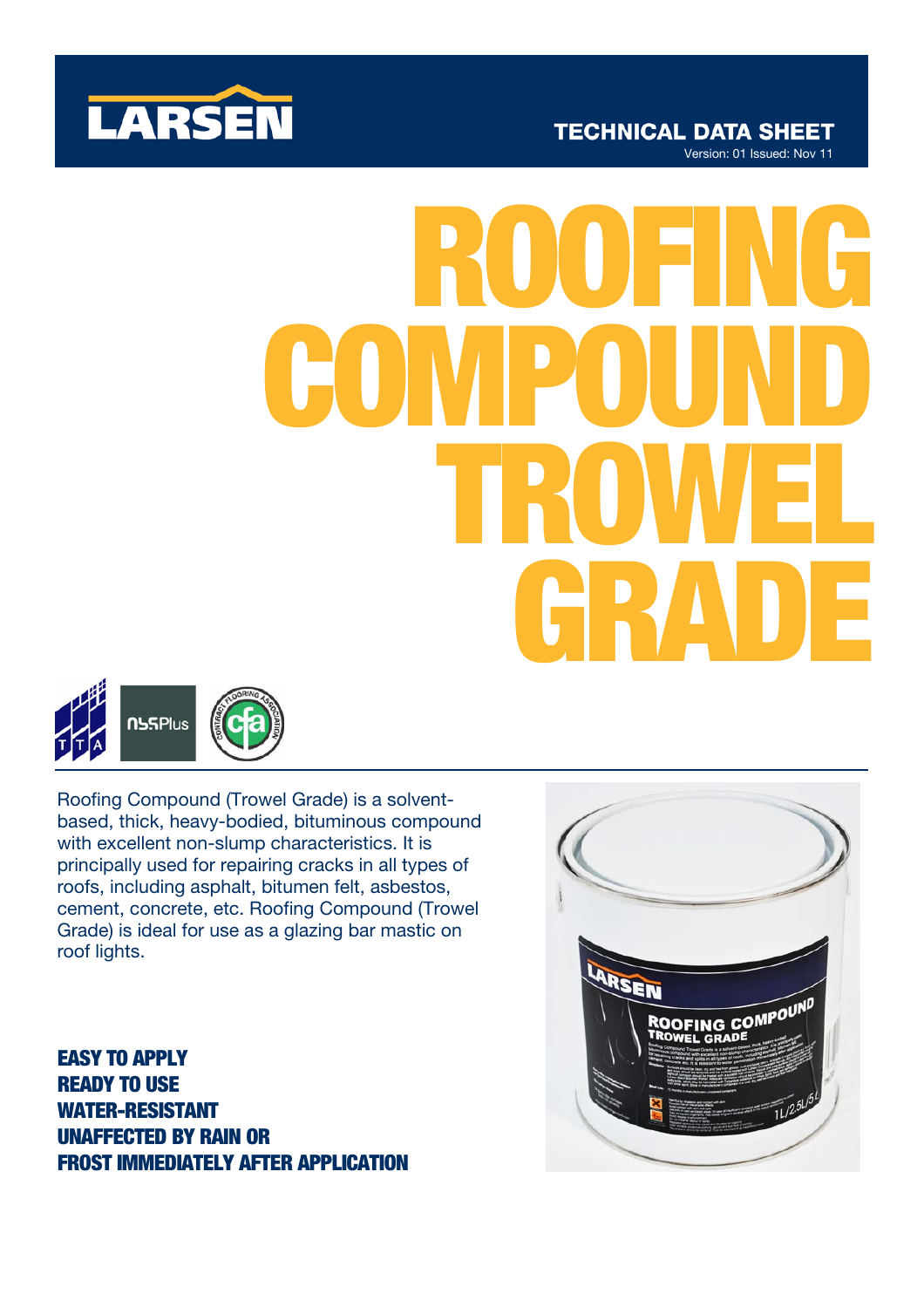

Version: 01 Issued: Nov 11

# TECHNICAL INFORMATION:

| <b>PRODUCT INFORMATION</b> |                                                                                                                    |
|----------------------------|--------------------------------------------------------------------------------------------------------------------|
| <b>FORM:</b>               | <b>Black Paste</b>                                                                                                 |
| <b>MATERIAL:</b>           | <b>Bituminous Mastic</b>                                                                                           |
| <b>PACKAGING:</b>          | 1kg, 2.5kg and 5kg metal paint tins                                                                                |
| <b>CLEANING:</b>           | Tools and spillages should be cleaned with white spirit.                                                           |
| <b>STORAGE:</b>            | Store in manufacturer's containers in a cool, dry, well ventilated and frost-free place out<br>of direct sunlight. |
| <b>SHELF LIFE</b>          | 12 months in manufacturer's unopened containers.                                                                   |
| <b>FLASH POINT:</b>        | $39^{\circ}$ C                                                                                                     |
| <b>WATER RESISTANCE:</b>   | Resistant to water when dried                                                                                      |
| <b>COVERAGE:</b>           | $0.7 \text{ m}^2/\text{kg}$ @ 1 mm                                                                                 |